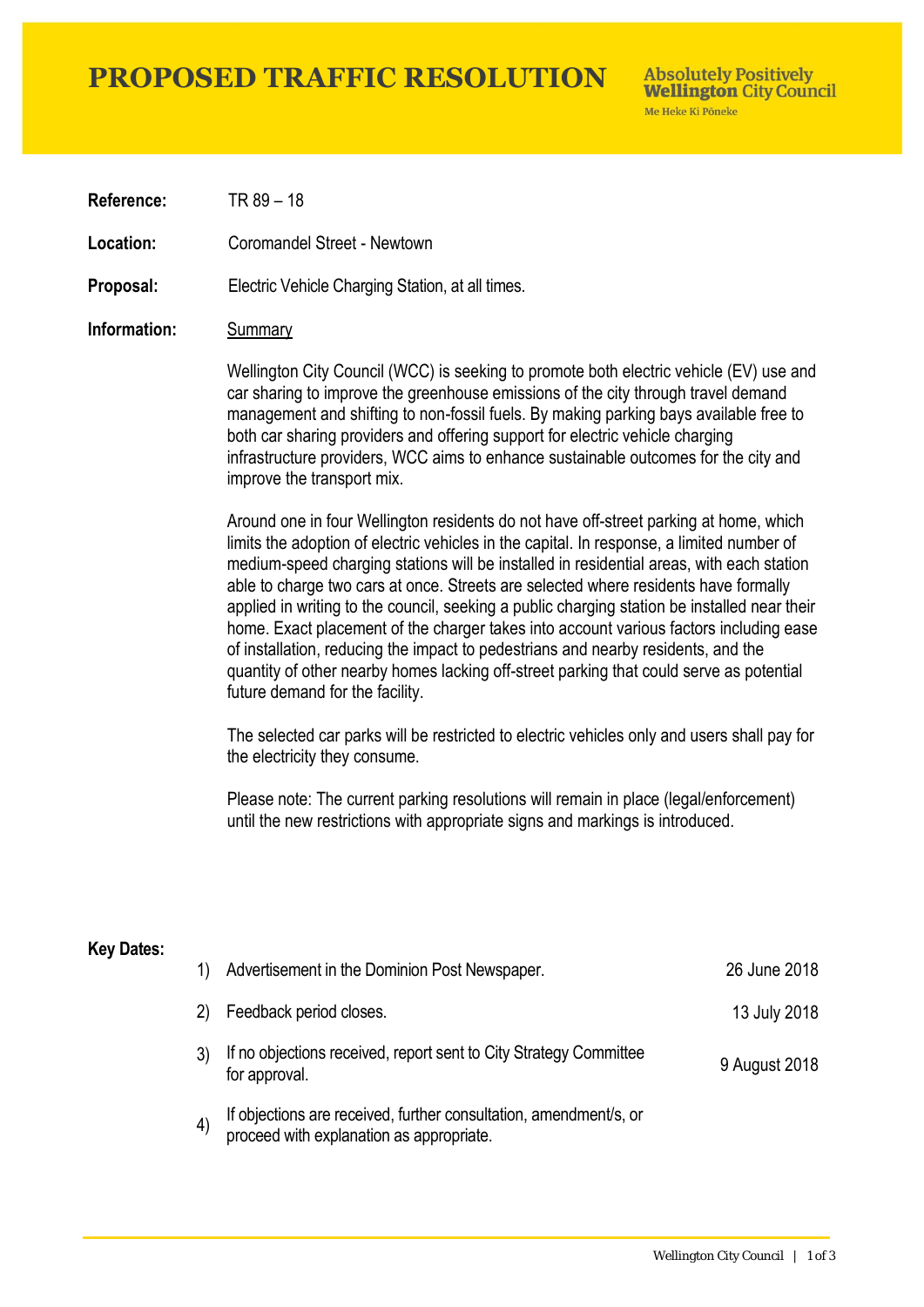# **PROPOSED TRAFFIC RESOLUTION**

### **Legal Description:**

*Add to Schedule B (Class Restricted) of the Traffic Restrictions Schedule* 

| <b>Column One</b>        | <b>Column Two</b>                                                                | <b>Column Three</b>                                                                                                                                                                                                                                            |
|--------------------------|----------------------------------------------------------------------------------|----------------------------------------------------------------------------------------------------------------------------------------------------------------------------------------------------------------------------------------------------------------|
| <b>Coromandel Street</b> | Parking place in the form<br>of electric vehicles only<br>parking, at all times. | West side, commencing 19.8 metres<br>north of its intersection with Wilson<br><b>Street (Grid coordinates)</b><br>$X = 1,749,515.430 m$<br>$Y = 5,425,078.020$ m) and extending<br>in a northerly direction following the<br>western kerbline for 12.0 metres. |

**Date:** 20/06/18

**Prepared By:** Charles Kingsford **(Principal Traffic Engineer, T/L) Approved By:** Steve Spence **(Chief Advisor, Transport & Infrastructure)**

## **WCC Contact:**

#### Sigurd Magnusson **Sustainability Advisor**

Wellington City Council 101 Wakefield Street / PO Box 2199, Wellington Phone: +64 4 803 8697 Email: electricvehicles@wcc.govt.nz